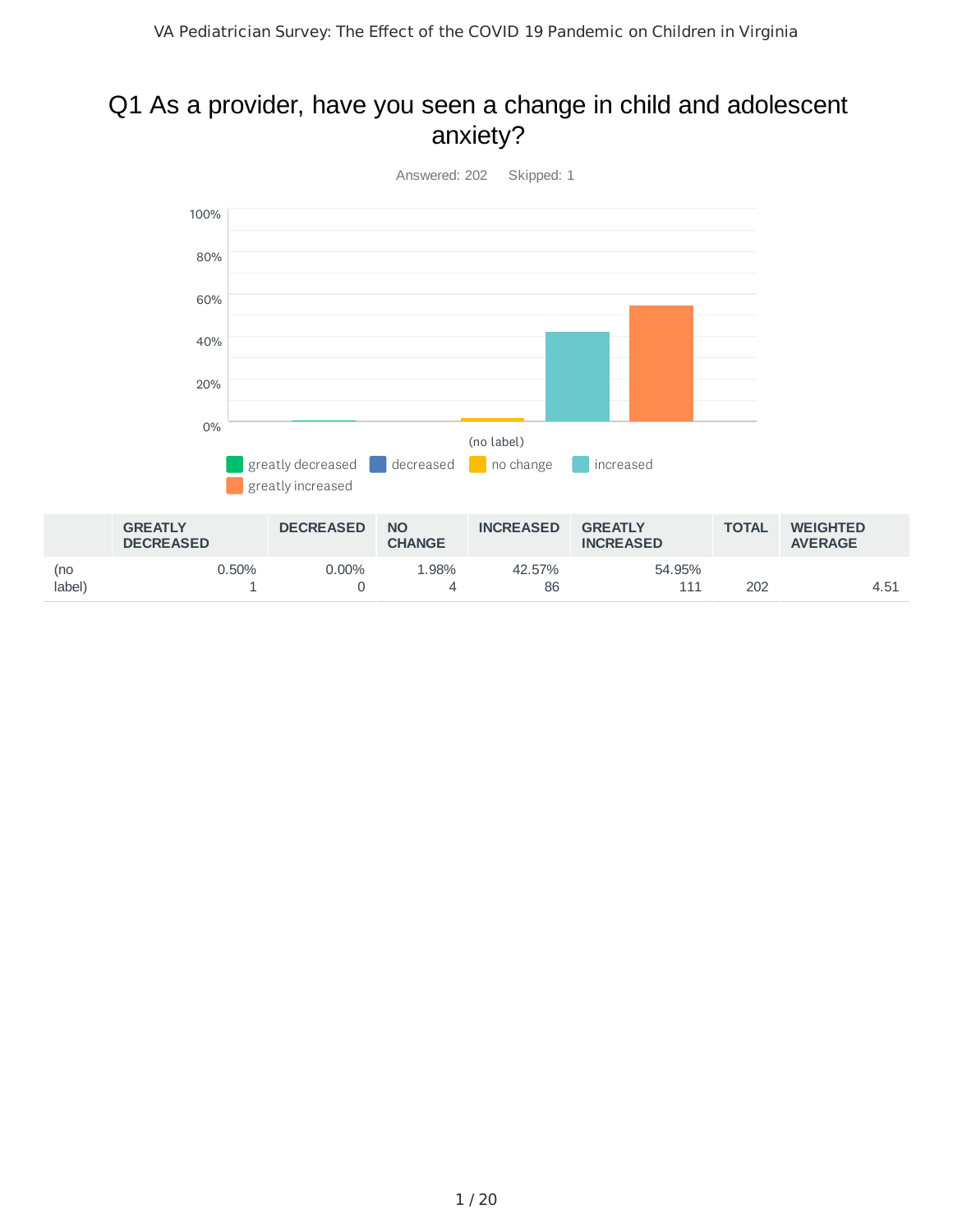

## Q2 As a provider, have you seen a change in depression?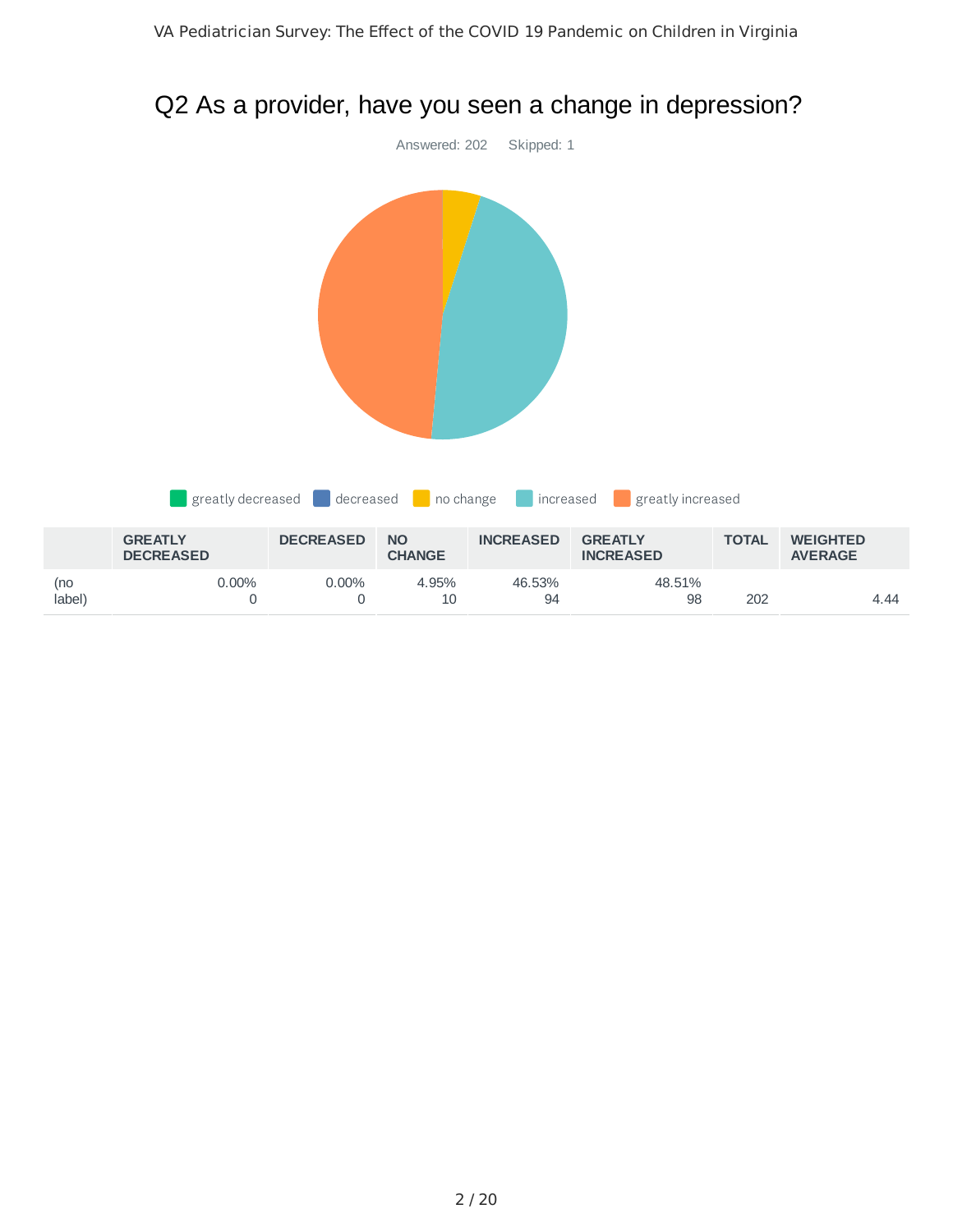## Q3 As a provider, have you seen a change in suicidal ideation?

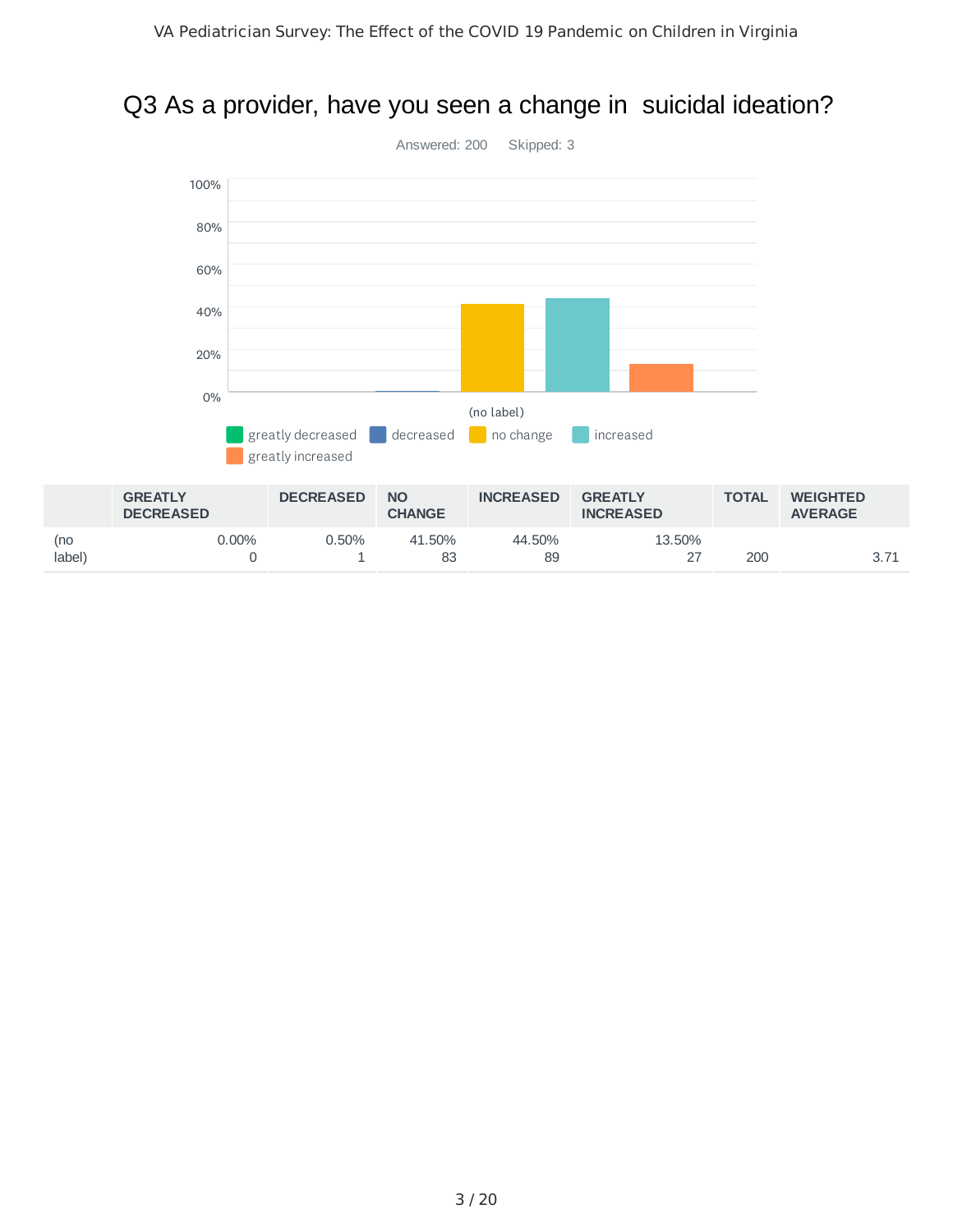### Q4 As a provider, have you seen a change in child and adolescent behavior problems?

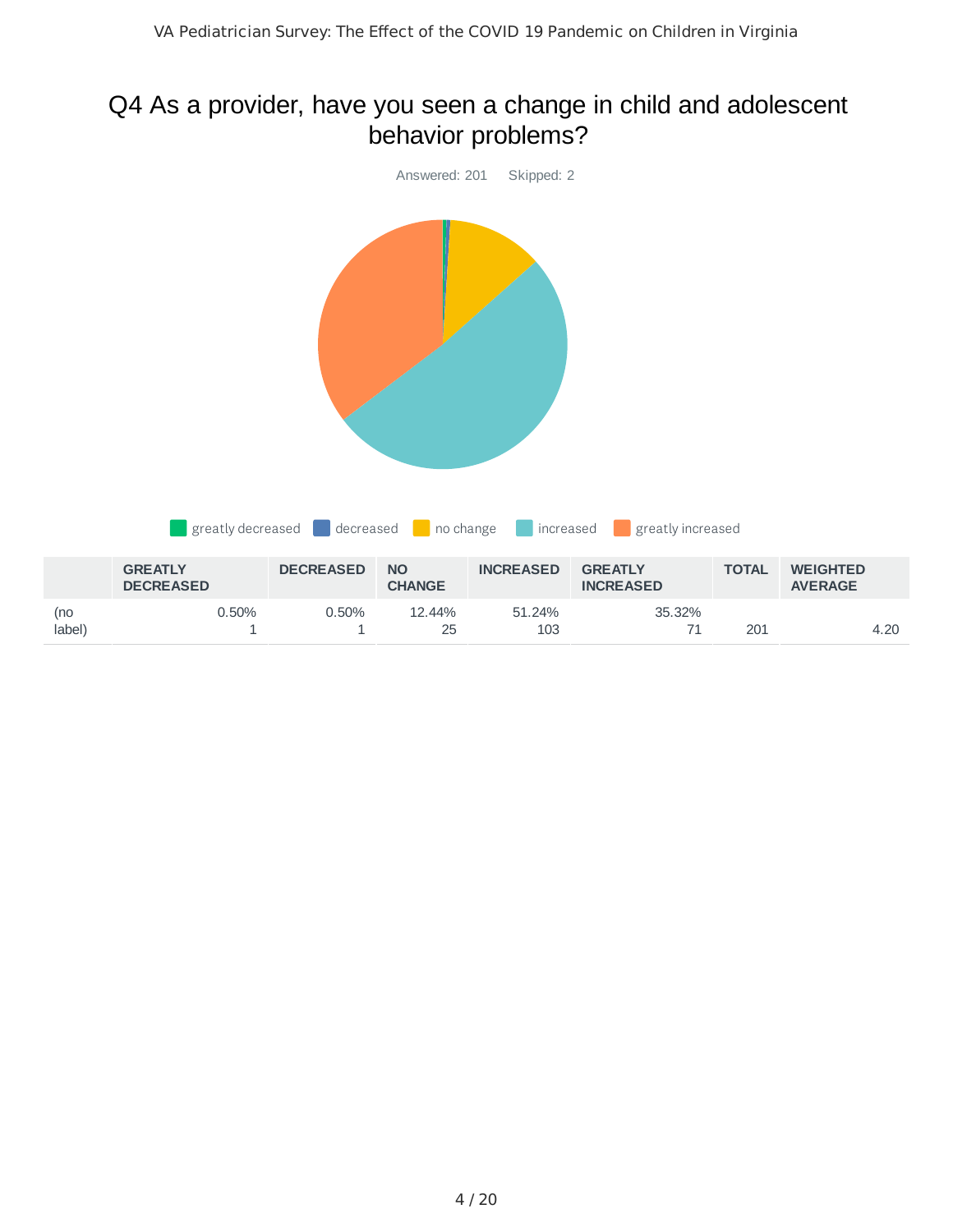#### Q5 As a provider, have you seen a change in adolescent drug, alcohol or marijuana use?

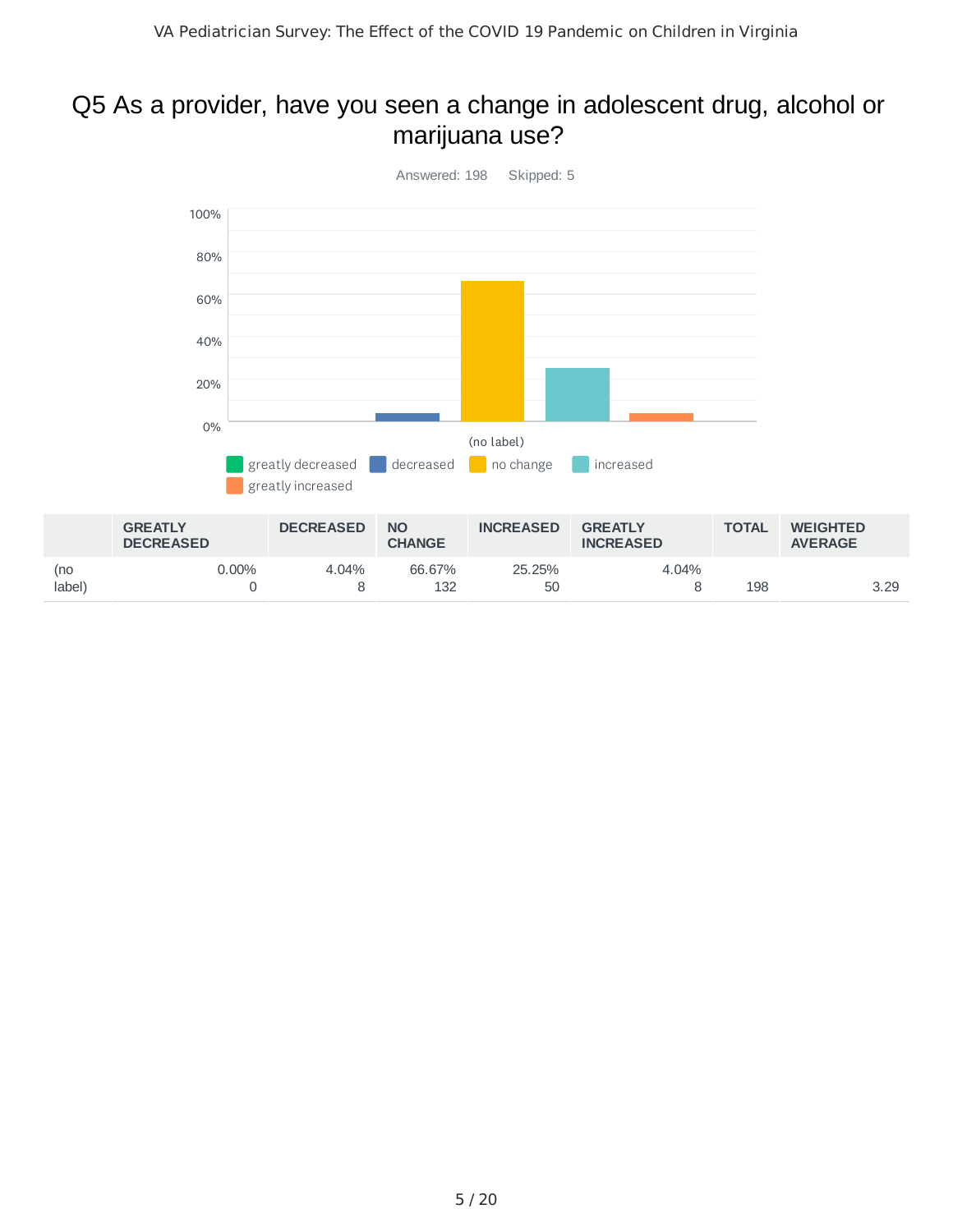### Q6 As a provider, have you seen a change in eating disorders?

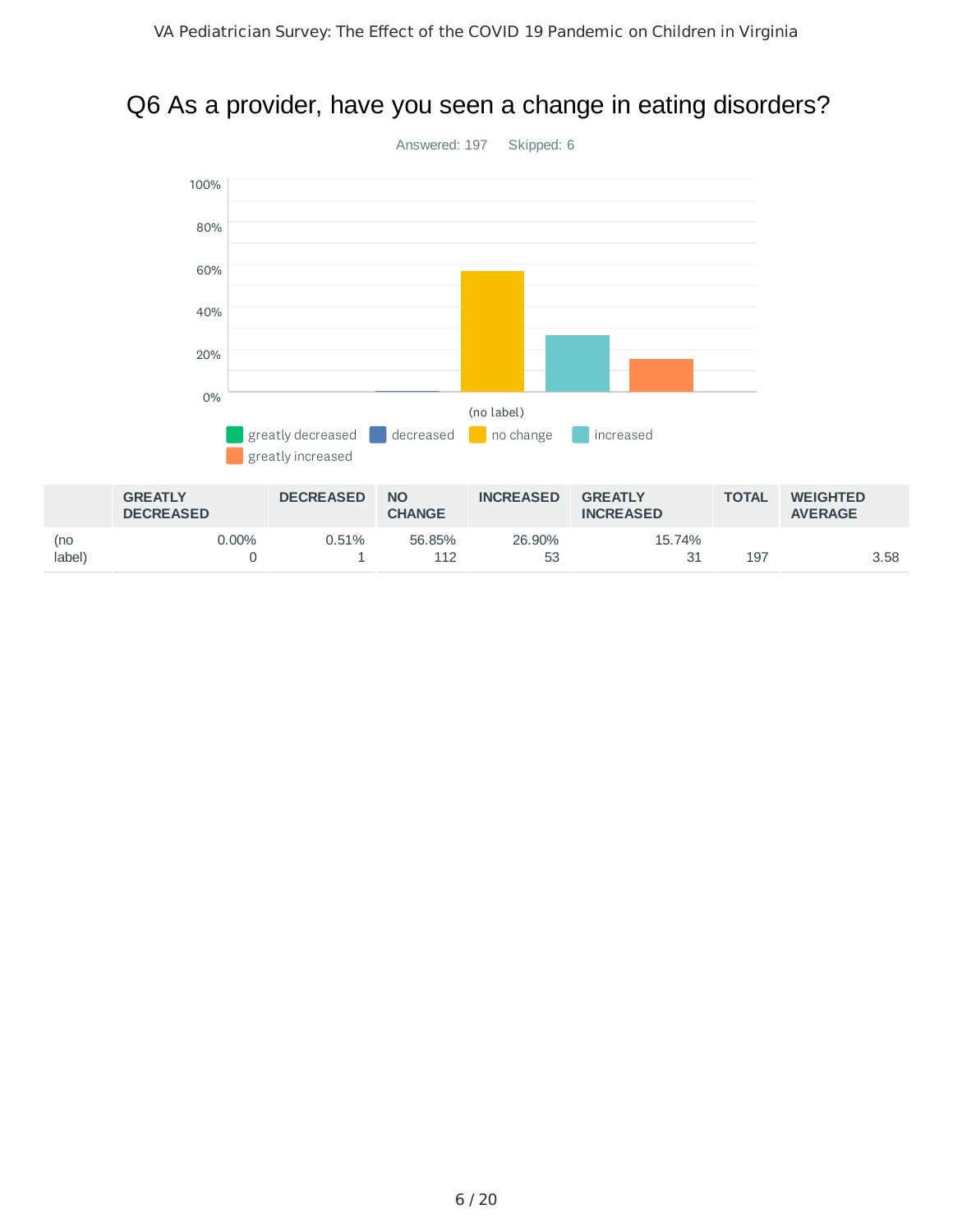

# Q7 As a provider, have you seen a change in child abuse?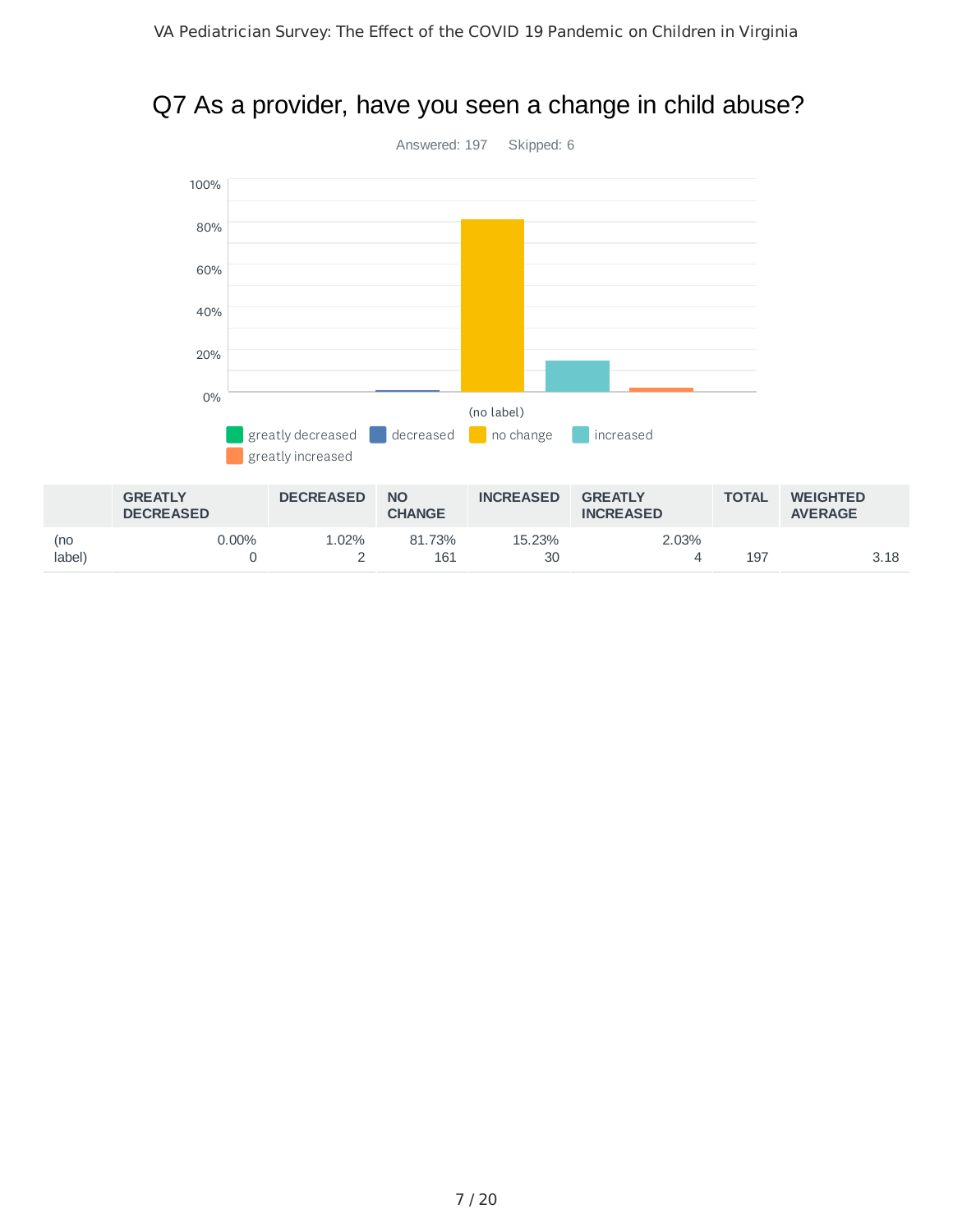## Q8 As a pediatric provider, have you seen a change in parental stress?



8 / 20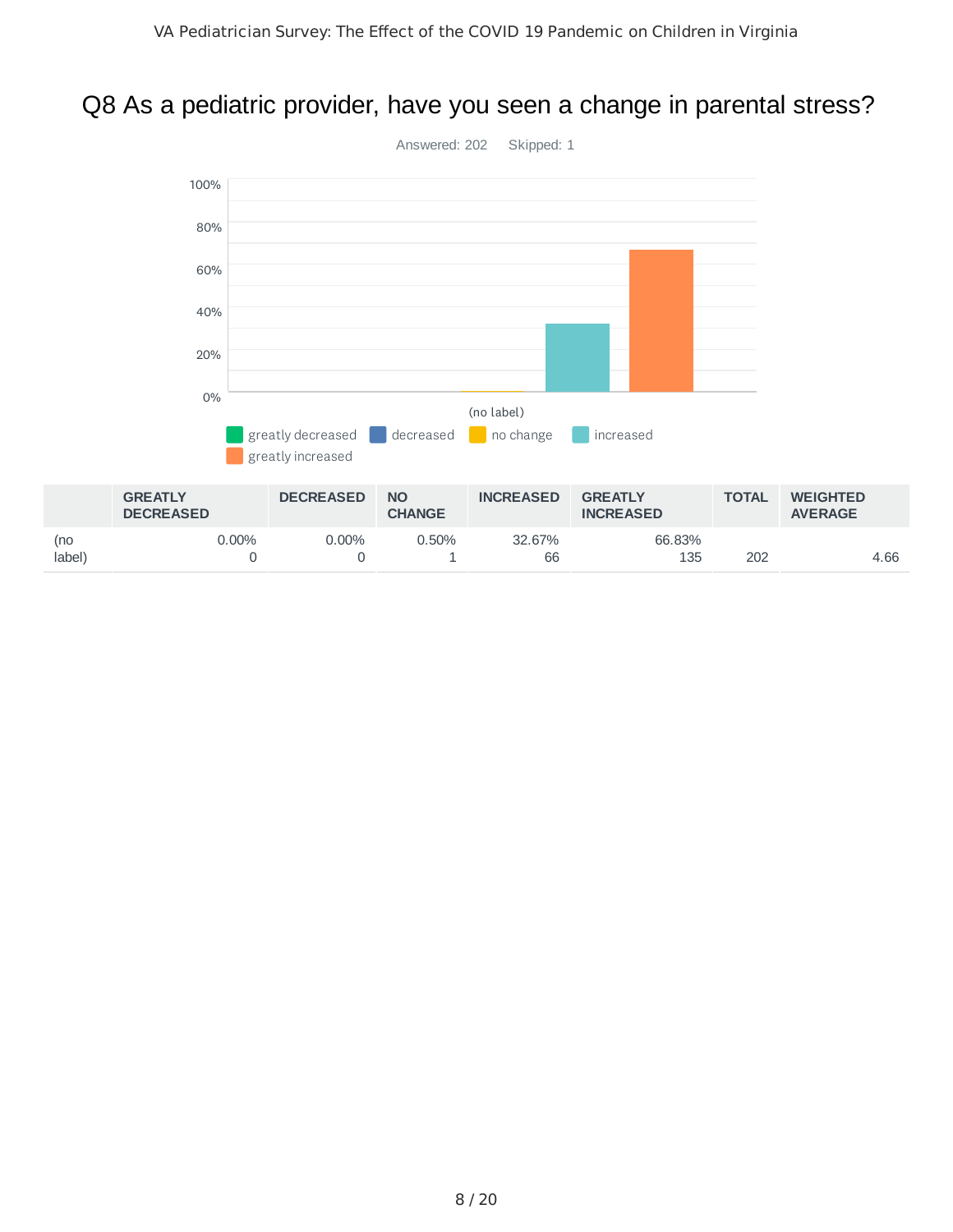### Q9 As a provider, have you heard from parents that they are unable to work from home and help with their children's on-line learning?

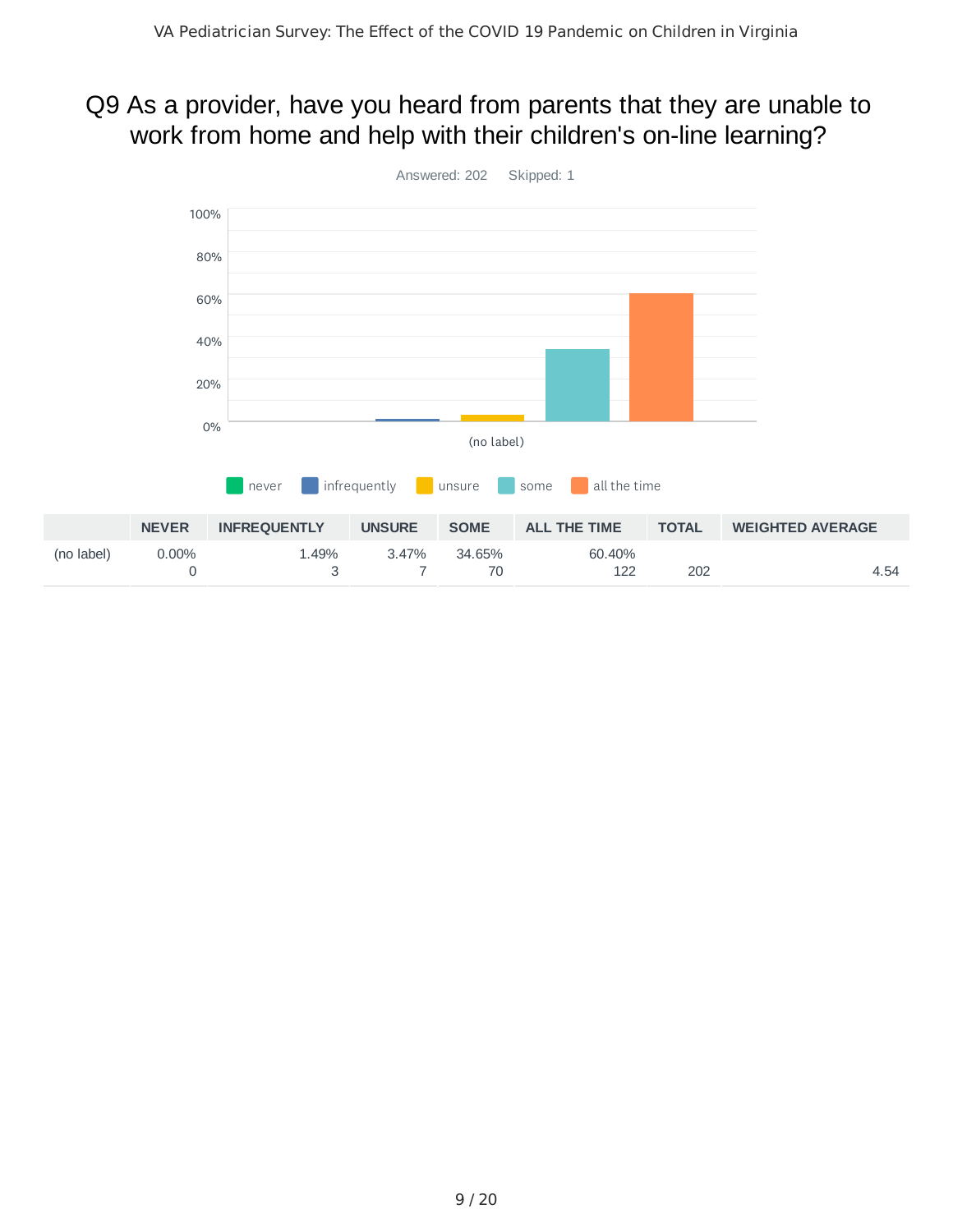## Q10 As a provider, have you seen a change in food insecurity?

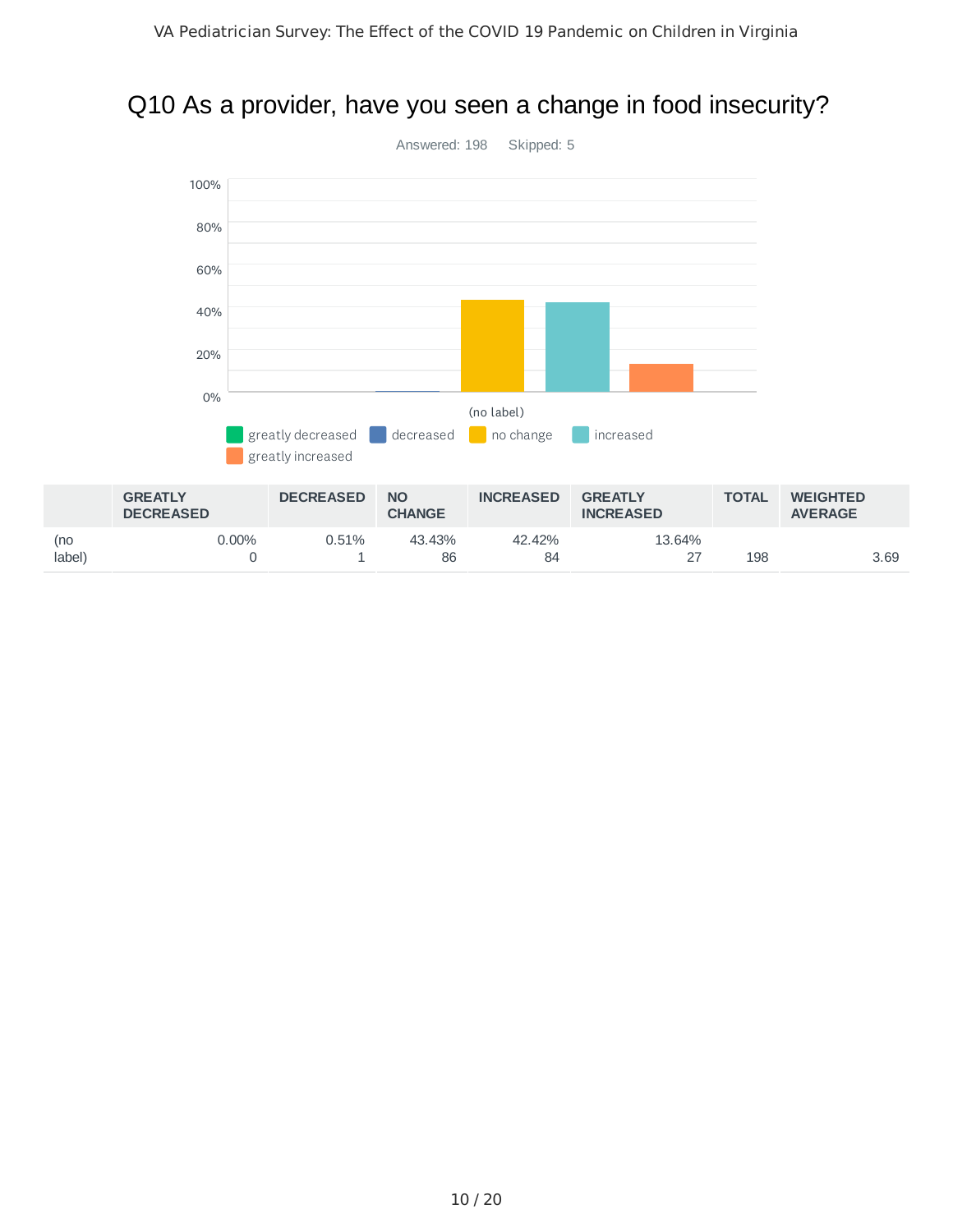## Q11 As a provider, have you seen a change in housing insecurity?

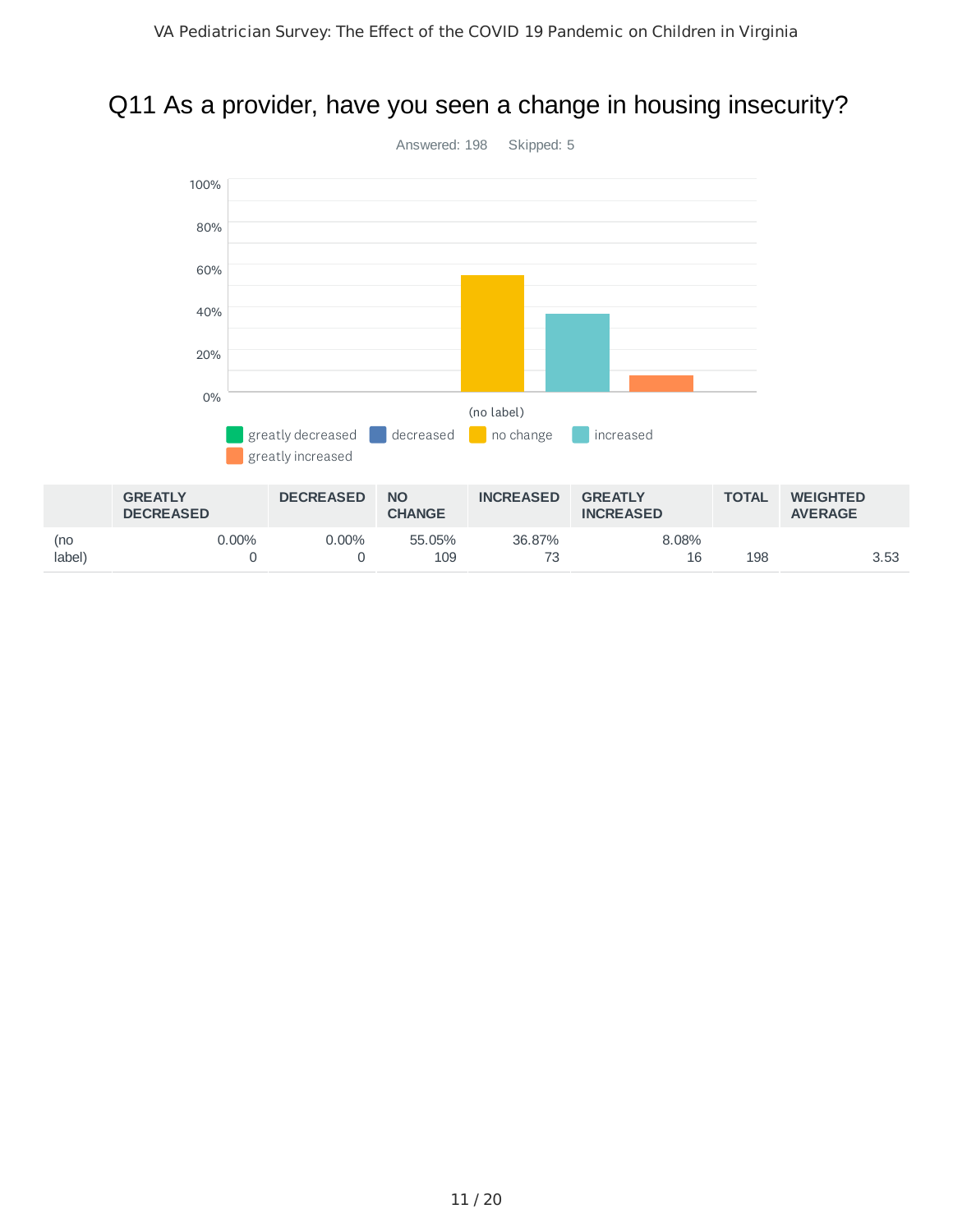## Q12 As a provider, have you seen a change in parental unemployment?

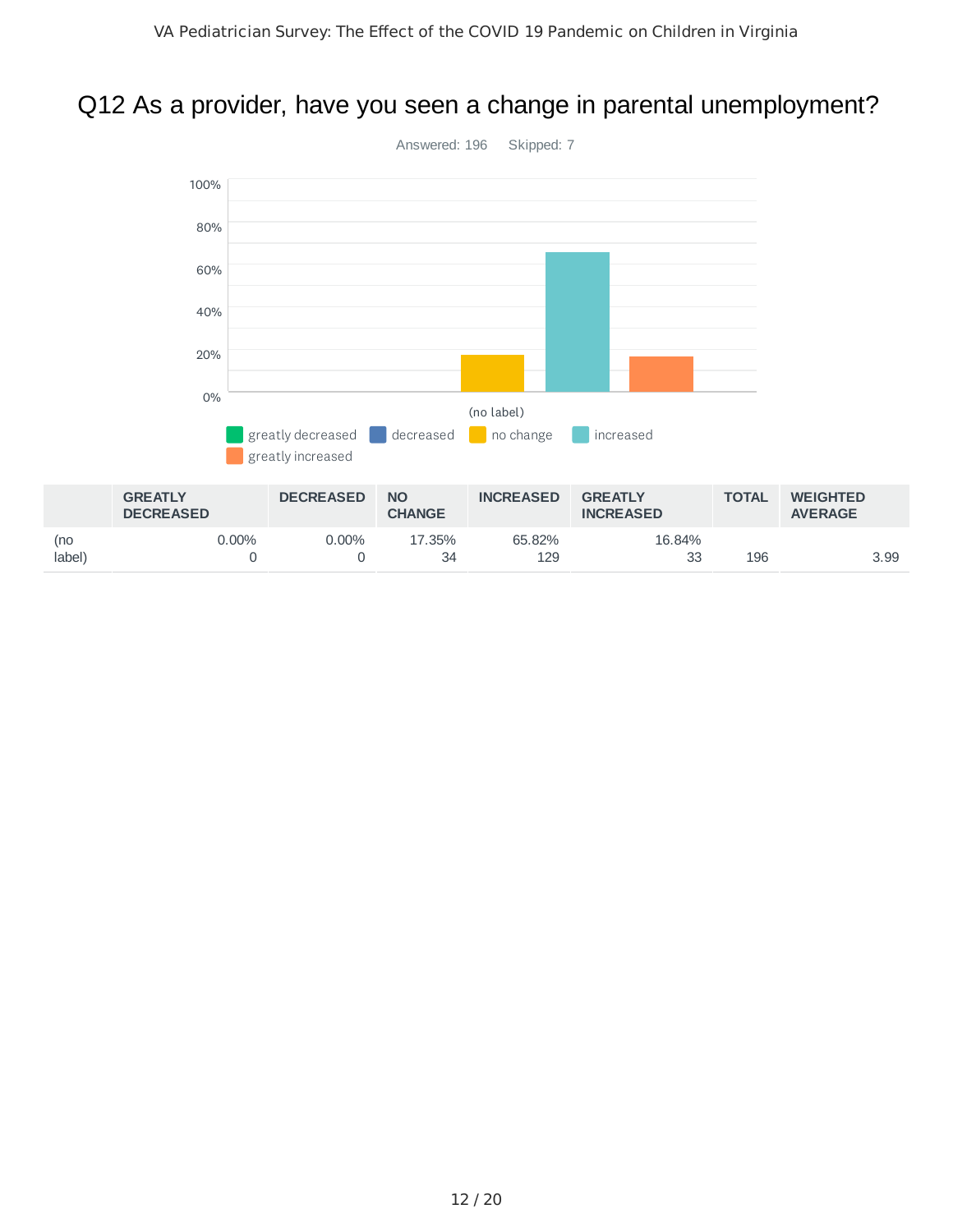## Q13 As a provider, have you seen a change in academic difficulties?

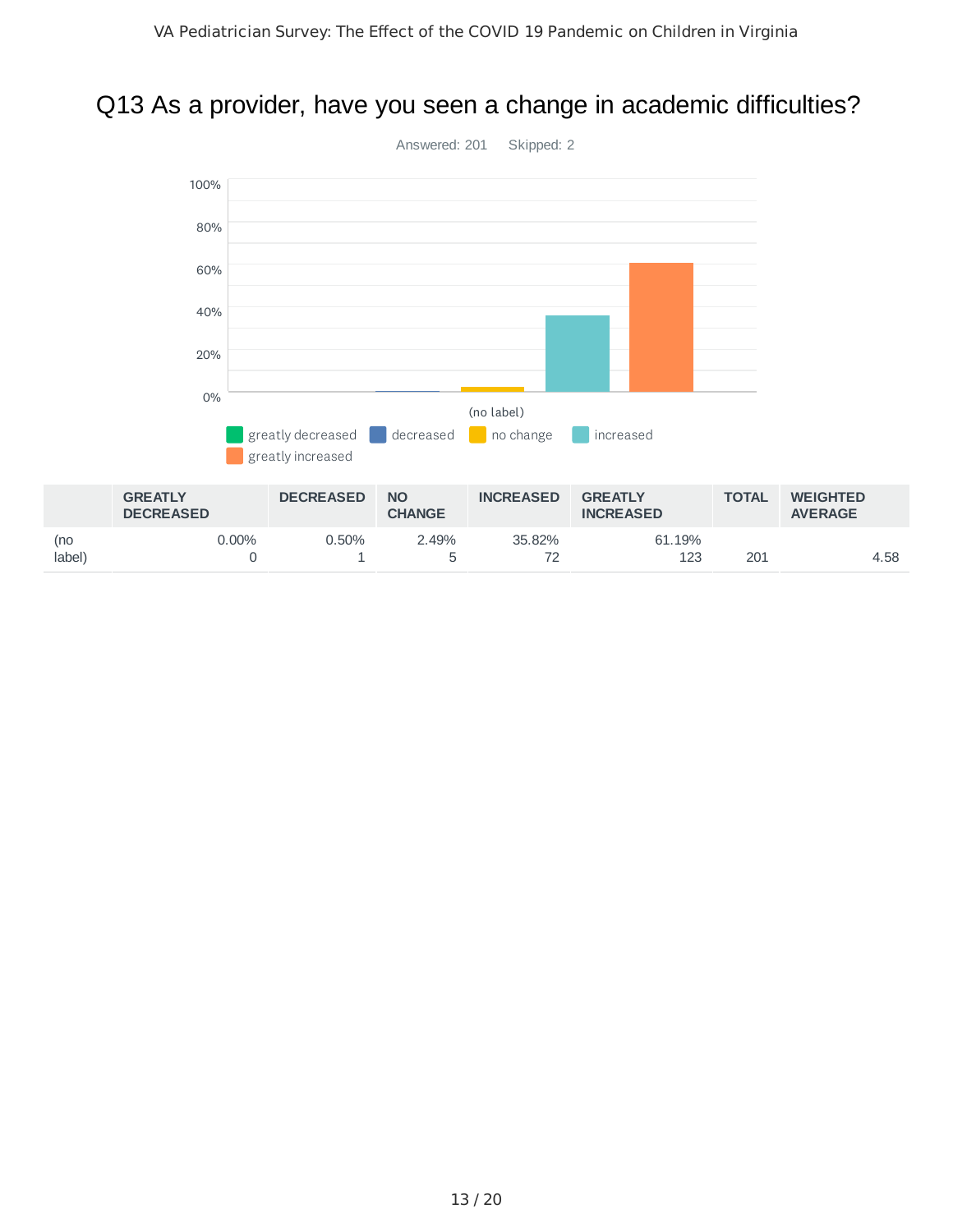#### Q14 As a provider have you seen children and adolescents struggle with on-line learning?

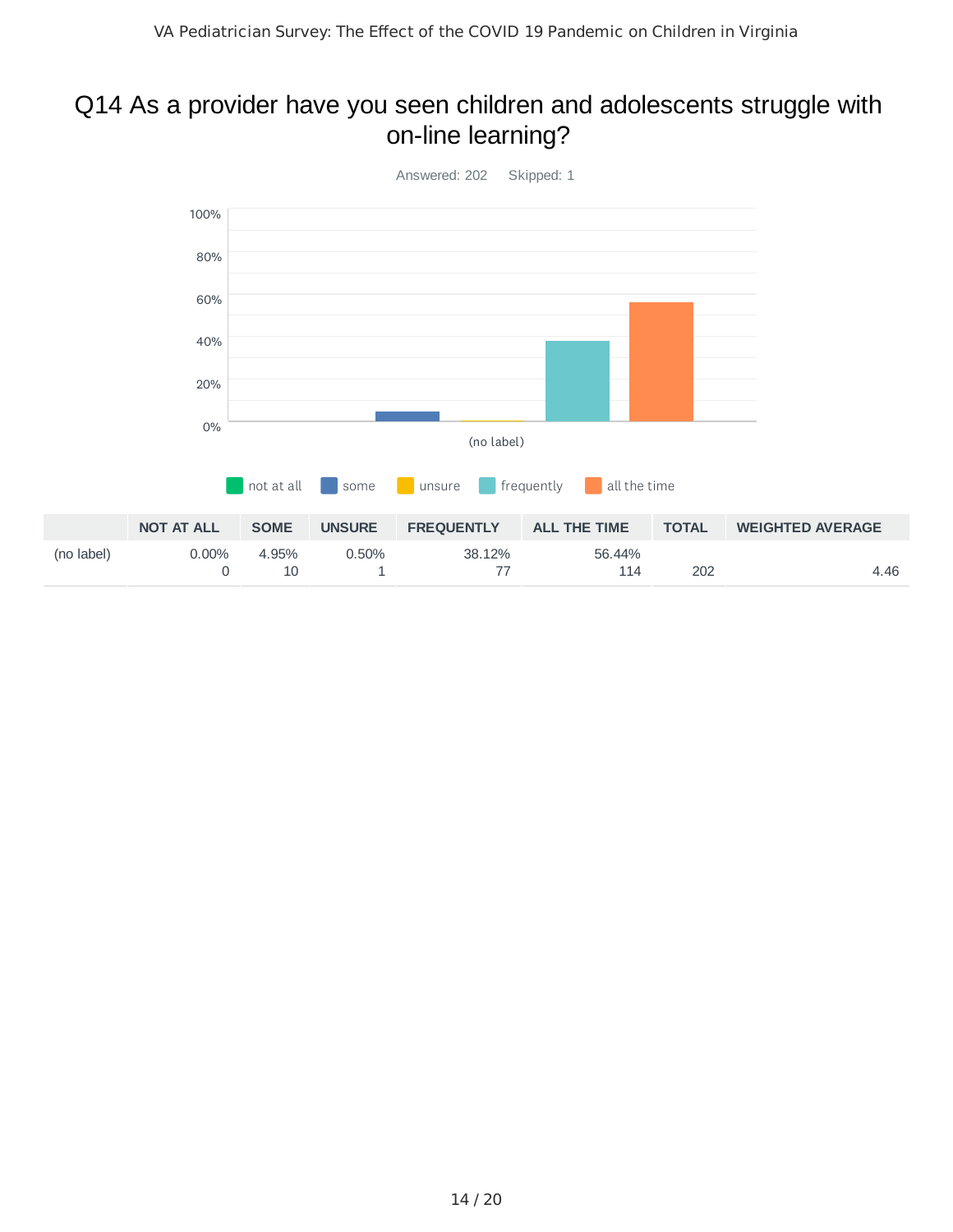#### Q15 As a provider, have you seen a change in utilization of intervention services (ABA, OT, ST, PT) since many are now virtual?



15 / 20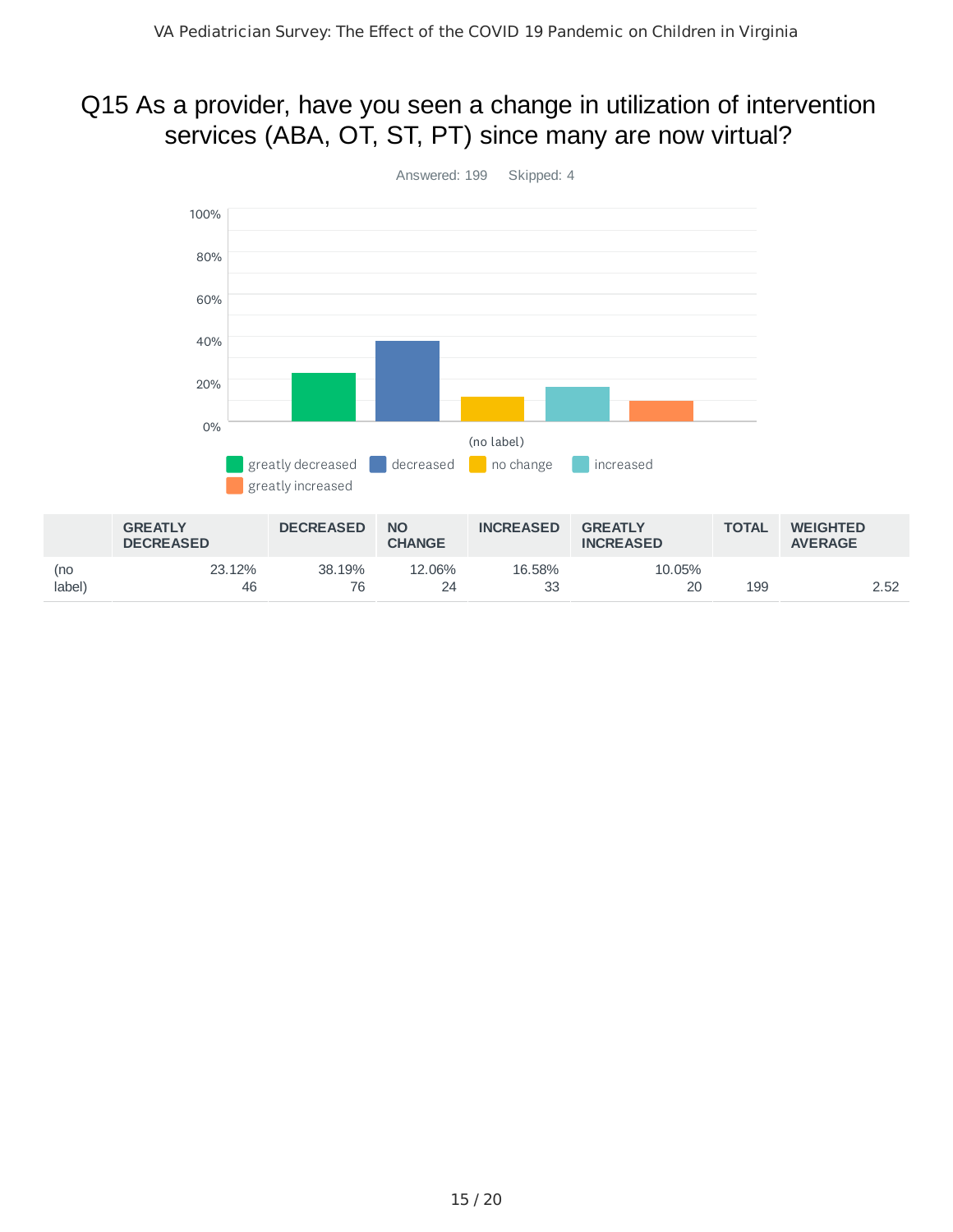## Q16 As a provider, have you seen a change in social and behavioral progress in children and adolescents with autism?

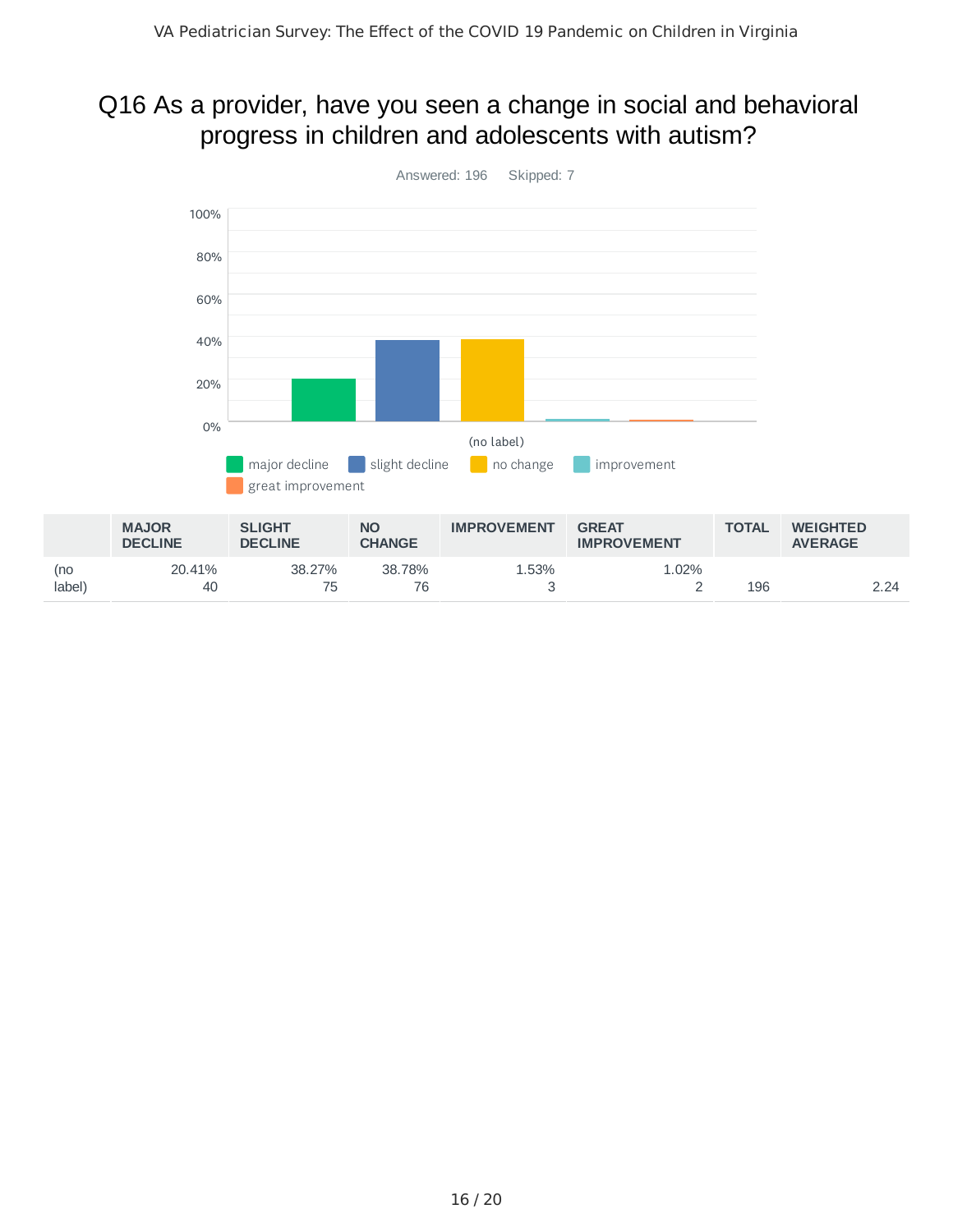### Q17 As a provider, have you seen a change in incidence of newly diagnosed ADHD?

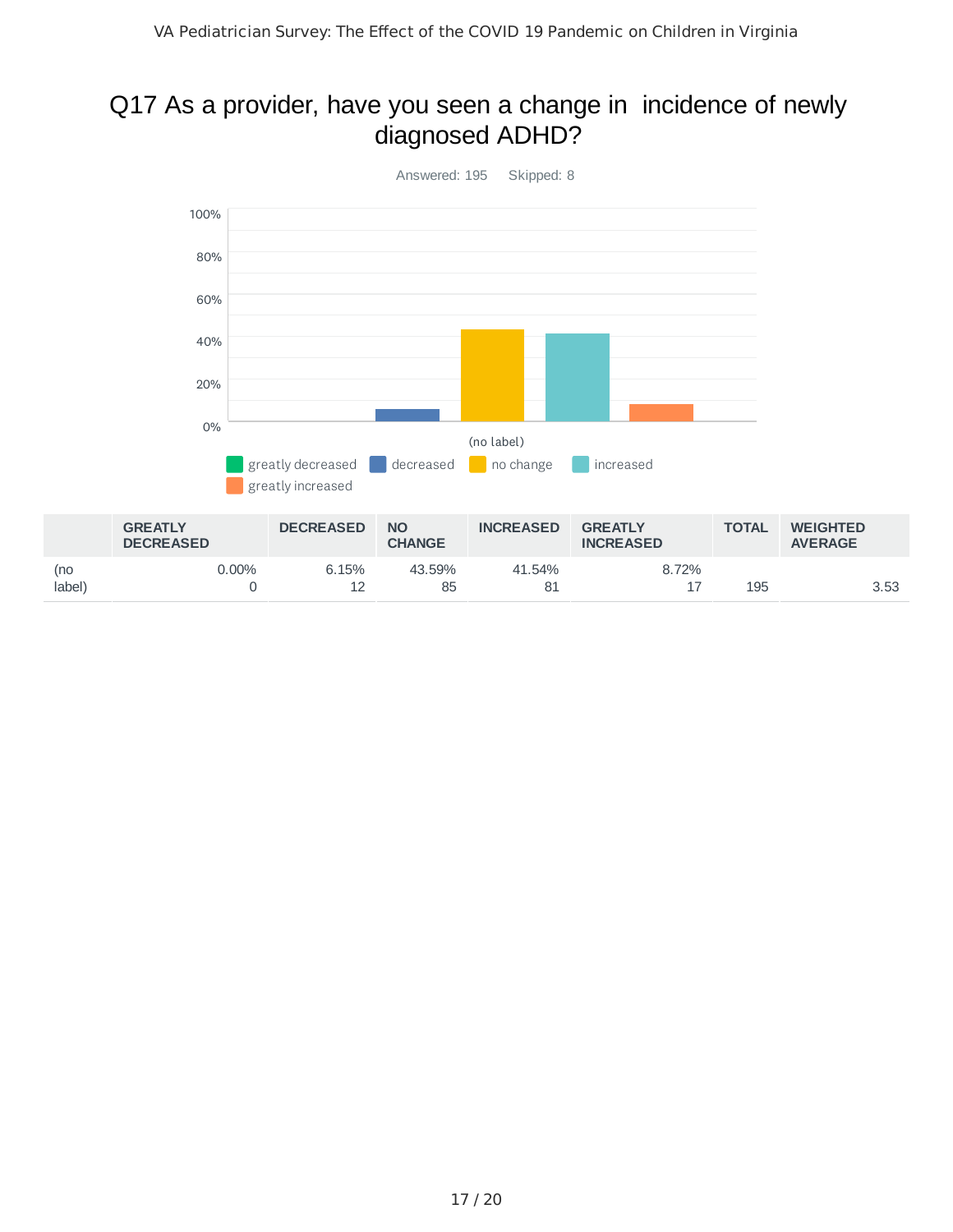#### Q18 As a provider, have you seen a change in minutes per day spent in physical activity and exercise in children and adolescents?

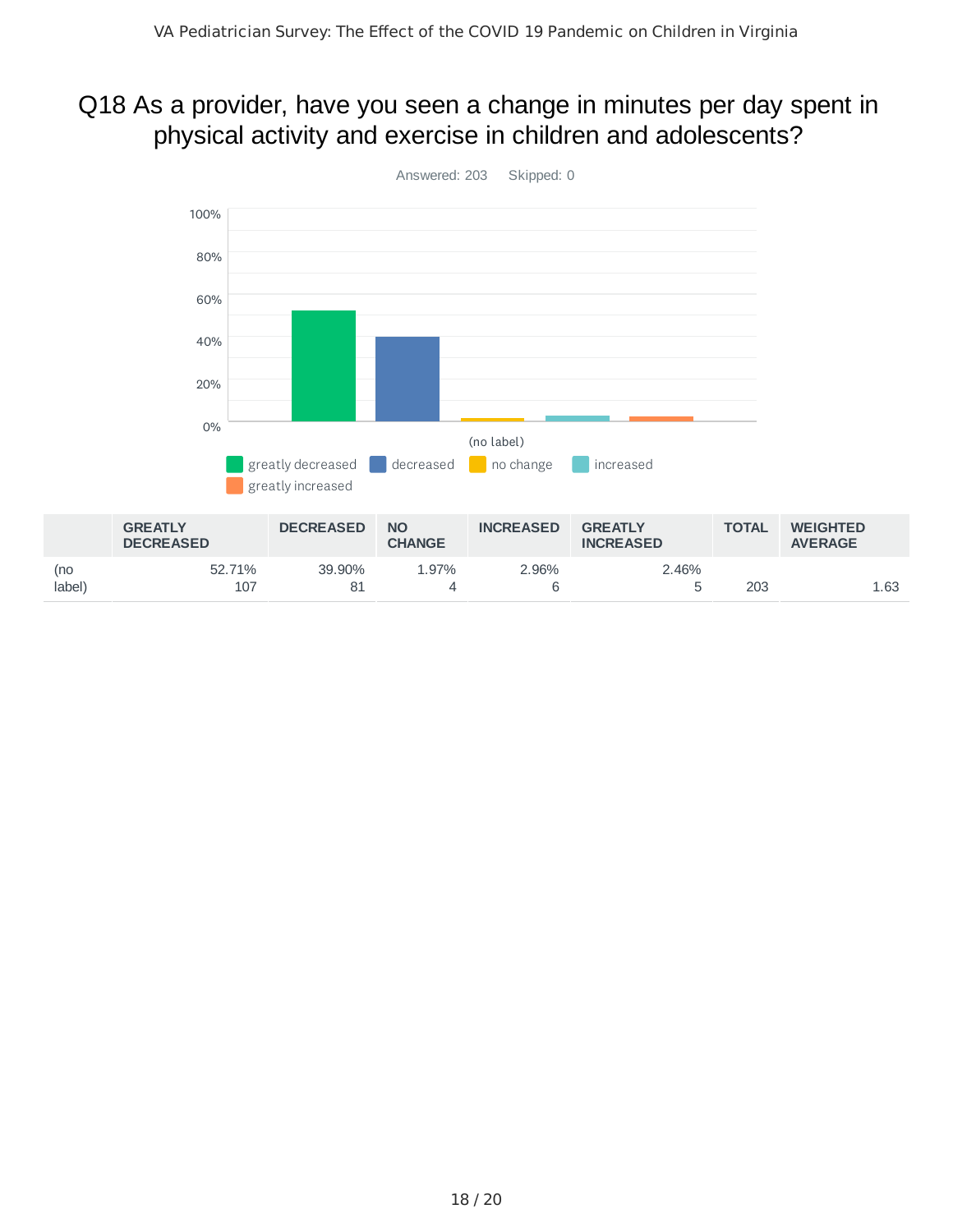

### Q19 As a provider, have you seen a change in obesity?